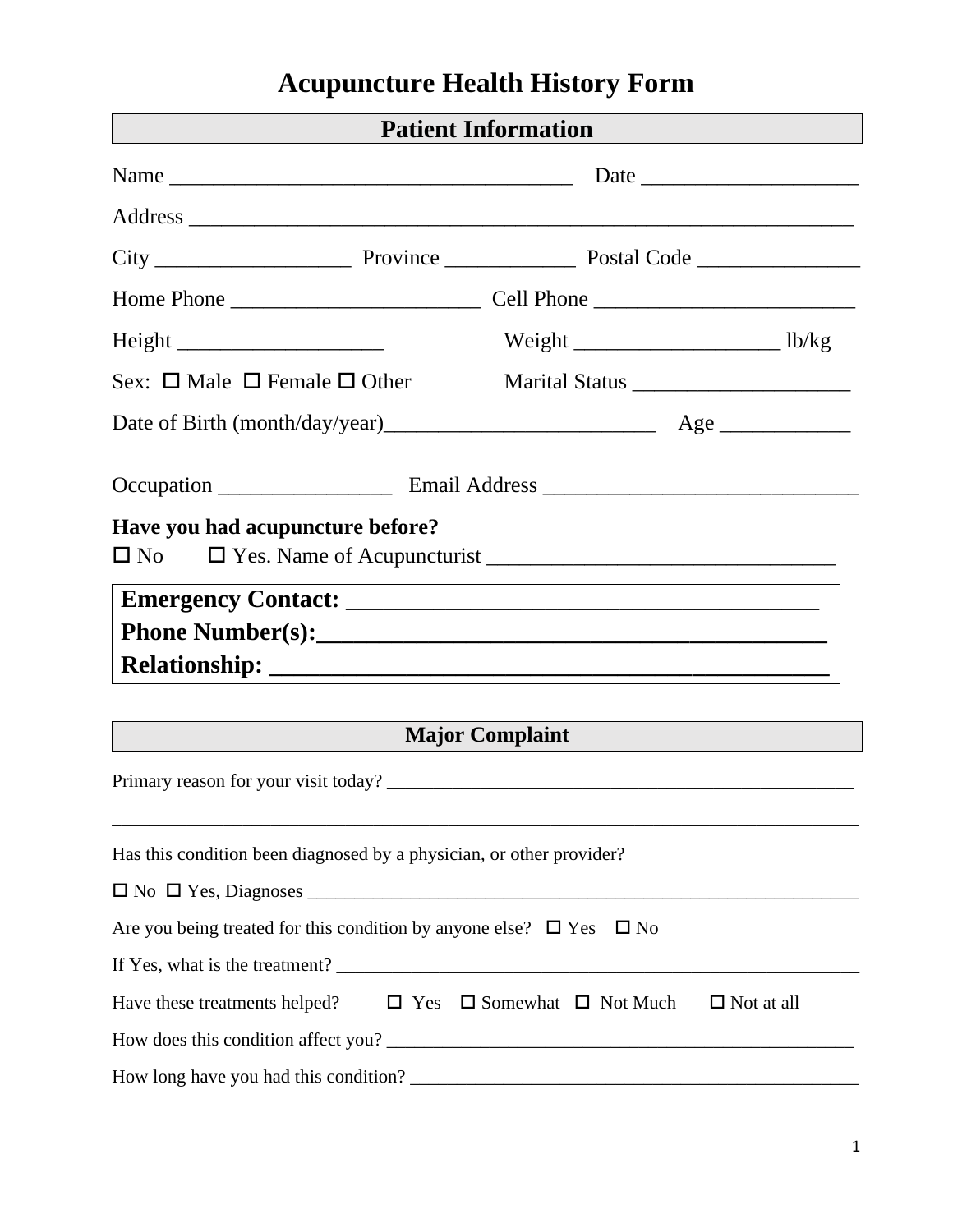| <b>Personal Health History</b>                                                                                                                                                                                 |                                                                                                                                                                                                               |                                                                                                                                                                                             |                                                                                                                                                                                                                |  |  |
|----------------------------------------------------------------------------------------------------------------------------------------------------------------------------------------------------------------|---------------------------------------------------------------------------------------------------------------------------------------------------------------------------------------------------------------|---------------------------------------------------------------------------------------------------------------------------------------------------------------------------------------------|----------------------------------------------------------------------------------------------------------------------------------------------------------------------------------------------------------------|--|--|
|                                                                                                                                                                                                                |                                                                                                                                                                                                               | Your general health as a child was? __ Excellent __ Good __ Average __ Poor                                                                                                                 |                                                                                                                                                                                                                |  |  |
|                                                                                                                                                                                                                |                                                                                                                                                                                                               | Did you feel safe and nurtured as a child? __ Always __Usually __ Sometimes __Never                                                                                                         |                                                                                                                                                                                                                |  |  |
| Check all the illnesses or conditions which you currently have or have had in the past:                                                                                                                        |                                                                                                                                                                                                               |                                                                                                                                                                                             |                                                                                                                                                                                                                |  |  |
| $\Box$ AIDs / HIV<br>$\Box$ Alcoholism<br>$\Box$ Allergies<br>$\Box$ Antibiotics Use<br>$\Box$ Asthma<br>$\Box$ Bleed Easily<br>$\Box$ Cancer<br>$\Box$ Chicken Pox<br>$\square$ Diabetes<br>$\Box$ Drug Abuse | $\Box$ Eating Disorders<br>$\Box$ Epilepsy<br>$\Box$ Glaucoma<br>$\Box$ Heart Disease<br>$\Box$ Hepatitis<br>$\Box$ High Blood<br>Pressure<br>$\Box$ High Fevers<br>$\Box$ Hyperthyroid<br>$\Box$ Hypothyroid | $\Box$ Kidney Disease<br>$\square$ Measles<br>$\Box$ Meningitis<br>$\Box$ Mental Illness<br>$\Box$ Multiple Sclerosis<br>$\Box$ Mumps<br>$\Box$ Obesity<br>$\Box$ Pneumonia<br>$\Box$ Polio | $\Box$ Rheumatic Fever<br>$\square$ Scarlet Fever<br>$\Box$ Sexually<br><b>Transmitted Disease</b><br>$\Box$ Stroke<br>$\Box$ Tuberculosis<br>$\Box$ Typhoid Fever<br>$\Box$ Ulcers<br>$\Box$ Vascular Disease |  |  |
|                                                                                                                                                                                                                | $\square$ Jaundice                                                                                                                                                                                            |                                                                                                                                                                                             |                                                                                                                                                                                                                |  |  |
| Are you taking Coumadin or Warfarin? $\square$ Yes $\square$ No                                                                                                                                                |                                                                                                                                                                                                               |                                                                                                                                                                                             |                                                                                                                                                                                                                |  |  |
| Do you have a pacemaker? $\Box$ Yes $\Box$ No Do you have seizures? $\Box$ Yes $\Box$ No                                                                                                                       |                                                                                                                                                                                                               |                                                                                                                                                                                             |                                                                                                                                                                                                                |  |  |
| Do you currently have any infectious diseases? $\Box$ Yes $\Box$ No $\Box$ Possibly                                                                                                                            |                                                                                                                                                                                                               |                                                                                                                                                                                             |                                                                                                                                                                                                                |  |  |
| If yes, please identify: $\Box$ HIV / AIDs $\Box$ Hepatitis B $\Box$ Hepatis C $\Box$ Flu/ Cold $\Box$ Streptococcus                                                                                           |                                                                                                                                                                                                               |                                                                                                                                                                                             |                                                                                                                                                                                                                |  |  |
|                                                                                                                                                                                                                |                                                                                                                                                                                                               |                                                                                                                                                                                             |                                                                                                                                                                                                                |  |  |
|                                                                                                                                                                                                                |                                                                                                                                                                                                               | <b>Personal Health Inventory</b>                                                                                                                                                            |                                                                                                                                                                                                                |  |  |

Please put a check mark  $(\checkmark)$  by the symptoms that you have now.

Place an  $(\times)$  next to the ones you have noticed within the last three months.

| Qi, Blood, Yin, Yang                         |                                      |  |  |  |
|----------------------------------------------|--------------------------------------|--|--|--|
| $\Box$ Dry Skin                              | $\Box$ Palpitations                  |  |  |  |
| $\Box$ Fatigue                               | $\Box$ Restlessness                  |  |  |  |
| $\Box$ Feverish in the afternoon or flushes  | $\Box$ Sores on tip of tongue        |  |  |  |
| $\Box$ General weakness                      | $\square$ Speech problems            |  |  |  |
| $\Box$ Heat sensations in hands, feet, chest | $\Box$ Sweats easily                 |  |  |  |
| $\Box$ Insomnia                              | $\Box$ Thirst at night               |  |  |  |
| $\Box$ Mental confusion                      | $\Box$ You feel worse after exercise |  |  |  |
| $\Box$ Night sweats                          | $\Box$ You see floating black spots  |  |  |  |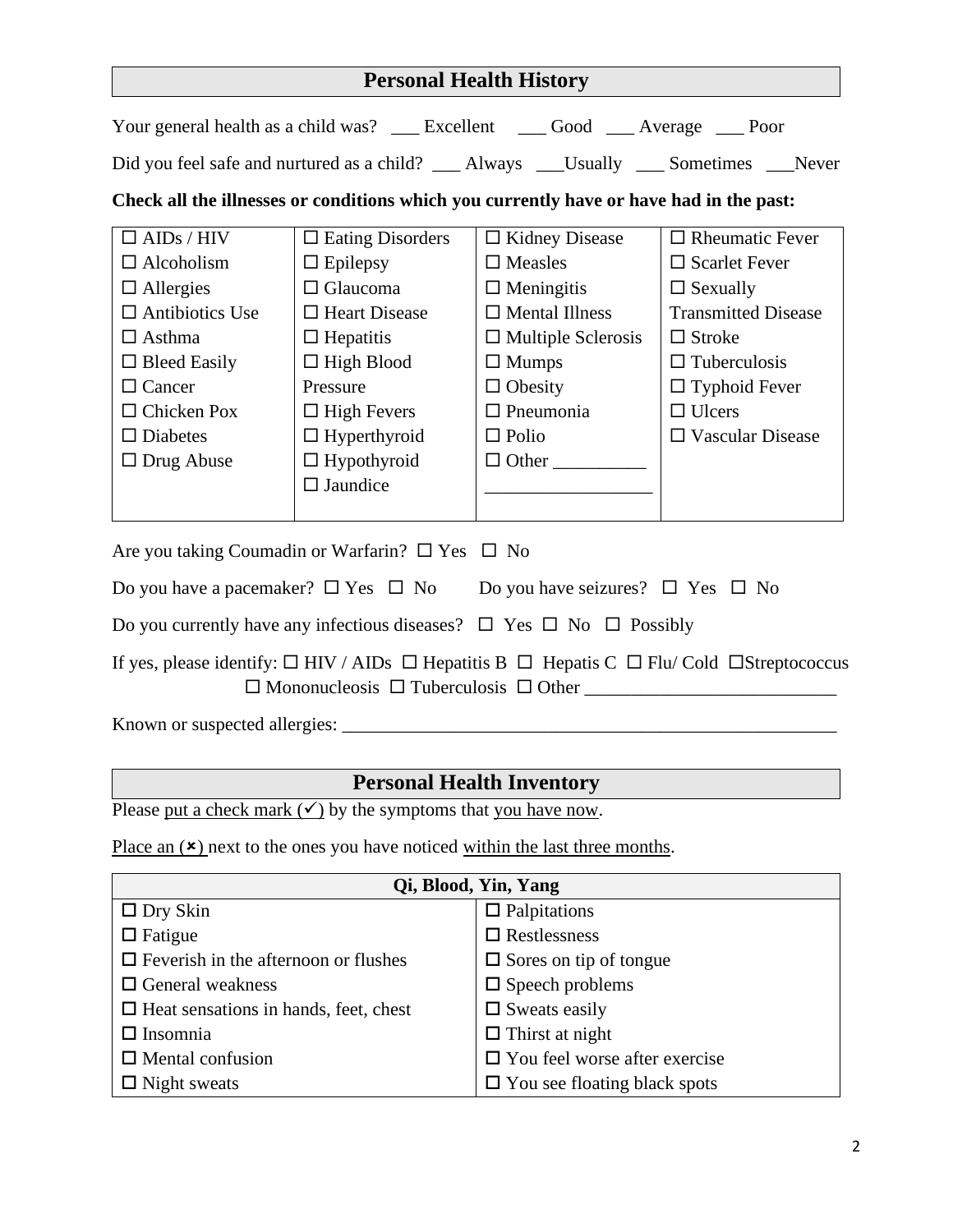| <b>Gastrointestinal Conditions</b>        |                                                      |  |  |
|-------------------------------------------|------------------------------------------------------|--|--|
| $\Box$ Nausea                             | $\Box$ Gas                                           |  |  |
| $\Box$ Diarrhea                           | $\Box$ Black stools                                  |  |  |
| $\Box$ Undigested food in stools          | $\Box$ Itchy anus                                    |  |  |
| $\Box$ Hemorrhoids                        | $\Box$ Hard stools                                   |  |  |
| $\Box$ Vomiting                           | $\Box$ Hiccup                                        |  |  |
| $\Box$ Constipation                       | $\Box$ Blood in stools                               |  |  |
| $\Box$ IBS                                | $\Box$ Burning anus                                  |  |  |
| $\Box$ Gastritis                          | $\Box$ Bad breath                                    |  |  |
| $\square$ Acid regurgitation              | $\Box$ Bloating after meals                          |  |  |
| $\Box$ Laxative use                       | $\Box$ Mucus in stools                               |  |  |
| $\square$ Stomach cramps                  | $\Box$ Rectal pain                                   |  |  |
| $\Box$ Enteritis                          | $\Box$ Gurgling sounds                               |  |  |
| $\Box$ Ulcerative colitis                 | $\Box$ Intestinal cramping                           |  |  |
|                                           | $\Box$ Loose stools                                  |  |  |
|                                           | Head, Eyes, Nose and Throat                          |  |  |
| $\Box$ Glasses                            | $\Box$ Recurrent sore throat                         |  |  |
| $\Box$ Blurred vision                     | $\Box$ Spots in eyes                                 |  |  |
| $\square$ TMJ                             | $\Box$ Grinding teeth                                |  |  |
| $\Box$ Excessive saliva                   | $\square$ Sores on lips                              |  |  |
| $\Box$ Eye strain                         | $\square$ Swollen glands                             |  |  |
| $\Box$ Night blindness                    | $\Box$ "Floaters" in vision                          |  |  |
| $\Box$ Gum disease                        | $\Box$ Soft teeth                                    |  |  |
| $\square$ Sinus problems                  | $\square$ Sores on tongue                            |  |  |
| $\Box$ Red eyes                           | $\Box$ Lumps in throat                               |  |  |
| $\Box$ Glaucoma                           | $\Box$ Poor vision                                   |  |  |
| $\square$ Sore gums                       | $\Box$ Multiple cavities                             |  |  |
| $\Box$ Clear throat often                 | $\Box$ Dry mouth                                     |  |  |
| $\Box$ Itchy eyes                         | $\Box$ Enlarged thyroid                              |  |  |
| $\Box$ Cataracts                          | $\square$ Nose bleeds                                |  |  |
| $\hfill \square$<br>Bleeding gums         | $\Box$ Ringing in ears                               |  |  |
| $\Box$ Migraines                          | $\square$ Poor hearing                               |  |  |
| $\Box$ Concussions                        | $\square$ Earaches                                   |  |  |
|                                           | $\Box$ Headaches                                     |  |  |
|                                           | <b>Respiratory Conditions</b>                        |  |  |
| $\Box$ Feeling short of breath            | $\Box$ Chest Pain                                    |  |  |
| $\Box$ Lightheaded                        | $\square$ Palpitations                               |  |  |
| $\square$ Fast heartbeat                  | $\Box$ Phlebitis                                     |  |  |
| $\Box$ Orthostatic hypotension            | $\Box$ Productive cough with (circle all that apply) |  |  |
| $\square$ Difficulty breathing lying down | A lot of sputum/ Sticky sputum/                      |  |  |
|                                           | Clear sputum/ Very little sputum/                    |  |  |
|                                           | Green sputum/ Blood in sputum                        |  |  |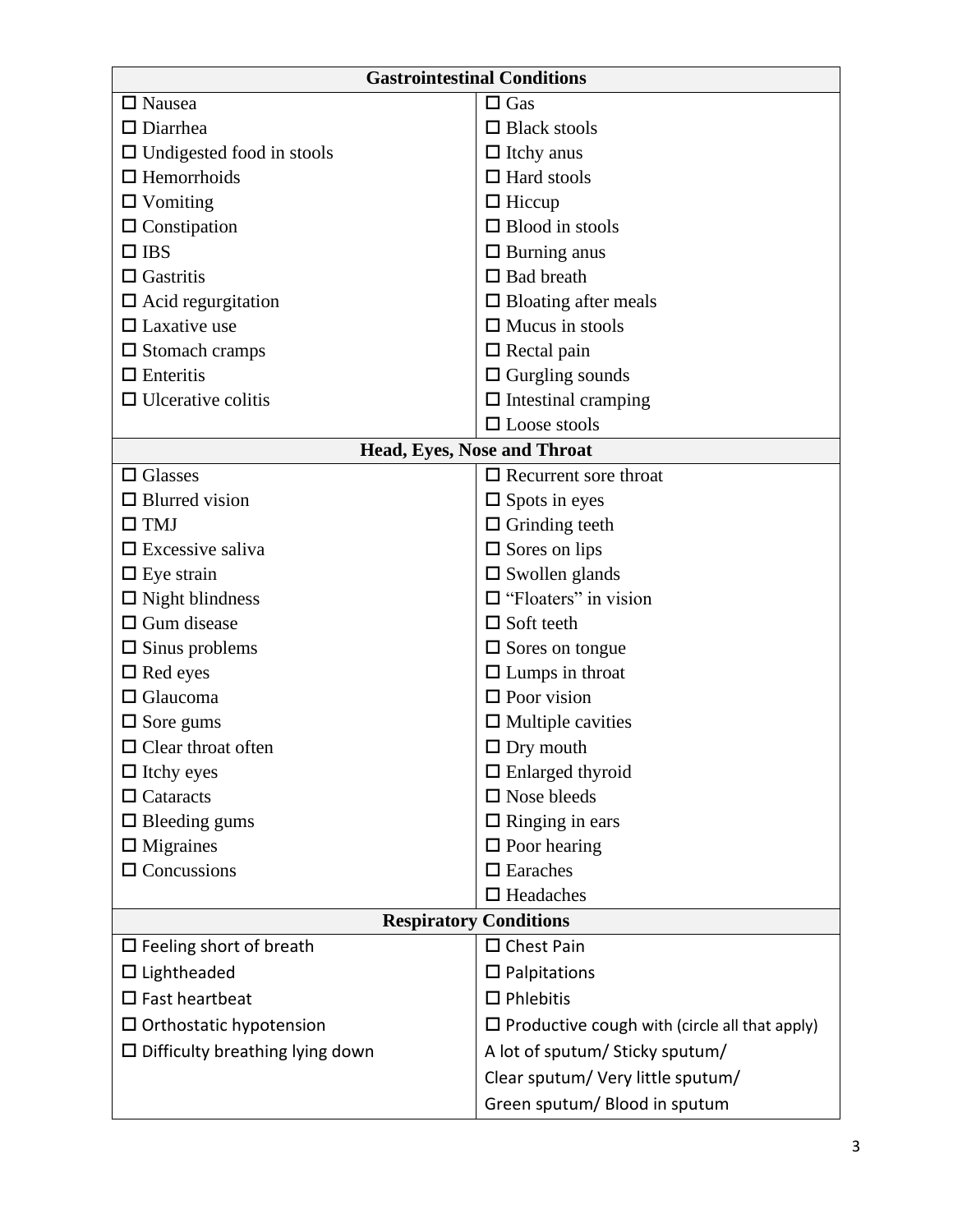| <b>Skin and Hair Conditions</b>      |                           |                                     |                                    |  |
|--------------------------------------|---------------------------|-------------------------------------|------------------------------------|--|
| $\square$ Rashes                     |                           | $\Box$ Alopecia/hair loss           |                                    |  |
| $\square$ Eczema                     |                           | $\Box$ Ulcerations                  |                                    |  |
| $\square$ Dandruff                   |                           | $\square$ Shingles                  |                                    |  |
| $\Box$ Premature grey hair           |                           | $\Box$ Fungal infections            |                                    |  |
| $\Box$ Hives                         |                           | $\Box$ Brittle hair                 |                                    |  |
| $\square$ Psoriasis                  |                           | $\Box$ Dry skin                     |                                    |  |
| $\Box$ Itchy skin                    |                           | $\Box$ Oily skin Acne               |                                    |  |
|                                      |                           | $\Box$ Recurrent sore throat        |                                    |  |
|                                      |                           | <b>Cardiovascular Conditions</b>    |                                    |  |
| $\Box$ Chest pain                    |                           | $\Box$ Low blood pressure           |                                    |  |
| $\Box$ Edema                         |                           | $\Box$ Palpitations                 |                                    |  |
| $\Box$ High blood pressure           |                           | $\Box$ Stroke                       |                                    |  |
| $\Box$ Insomnia                      |                           | $\Box$ Varicose veins               |                                    |  |
| $\Box$ Fainting                      |                           | $\Box$ Lightheaded                  |                                    |  |
| $\Box$ Fast heartbeat                |                           | $\Box$ Slow heartbeat               |                                    |  |
| $\Box$ Orthostatic hypotension       |                           | $\hfill\Box$<br>Irregular heartbeat |                                    |  |
| $\Box$ Heart attack                  |                           | $\Box$ Phlebitis                    |                                    |  |
|                                      |                           | <b>Genito-urinary Conditions</b>    |                                    |  |
| $\Box$ Painful urination             |                           | $\Box$ Clear urine                  |                                    |  |
| $\Box$ Cloudy urination              |                           |                                     | $\Box$ Frequent bladder infections |  |
| $\square$ Dark yellow urine          |                           |                                     | $\Box$ Frequent kidney infections  |  |
| $\square$ Burning urination          |                           | □ Urinary incontinence              |                                    |  |
| $\Box$ Frequent urination            |                           | $\Box$ Retention of urine           |                                    |  |
| $\Box$ Scanty urination              |                           | $\square$ Copious urination         |                                    |  |
| $\Box$ Light yellow urine            |                           | $\Box$ Urination at night           |                                    |  |
| <b>Neuropsychological Conditions</b> |                           |                                     |                                    |  |
| $\square$ Seizures                   | $\square$ ADHD            |                                     | $\square$ Poor memory              |  |
| $\Box$ Tics                          | $\Box$ Tingling           |                                     | $\Box$ Irritability                |  |
| $\square$ Anxiety                    | $\square$ Depression      |                                     | $\Box$ Trigeminal neuralgia        |  |
| $\square$ Abuse survivor             | $\square$ Easily stressed |                                     | $\square$ Bell's palsy             |  |
| $\square$ Numbness                   | $\square$ Parkinson's     |                                     | $\Box$ Fainting                    |  |

**Medications:** *Please list medications, herbal supplements and vitamins you are currently taking.*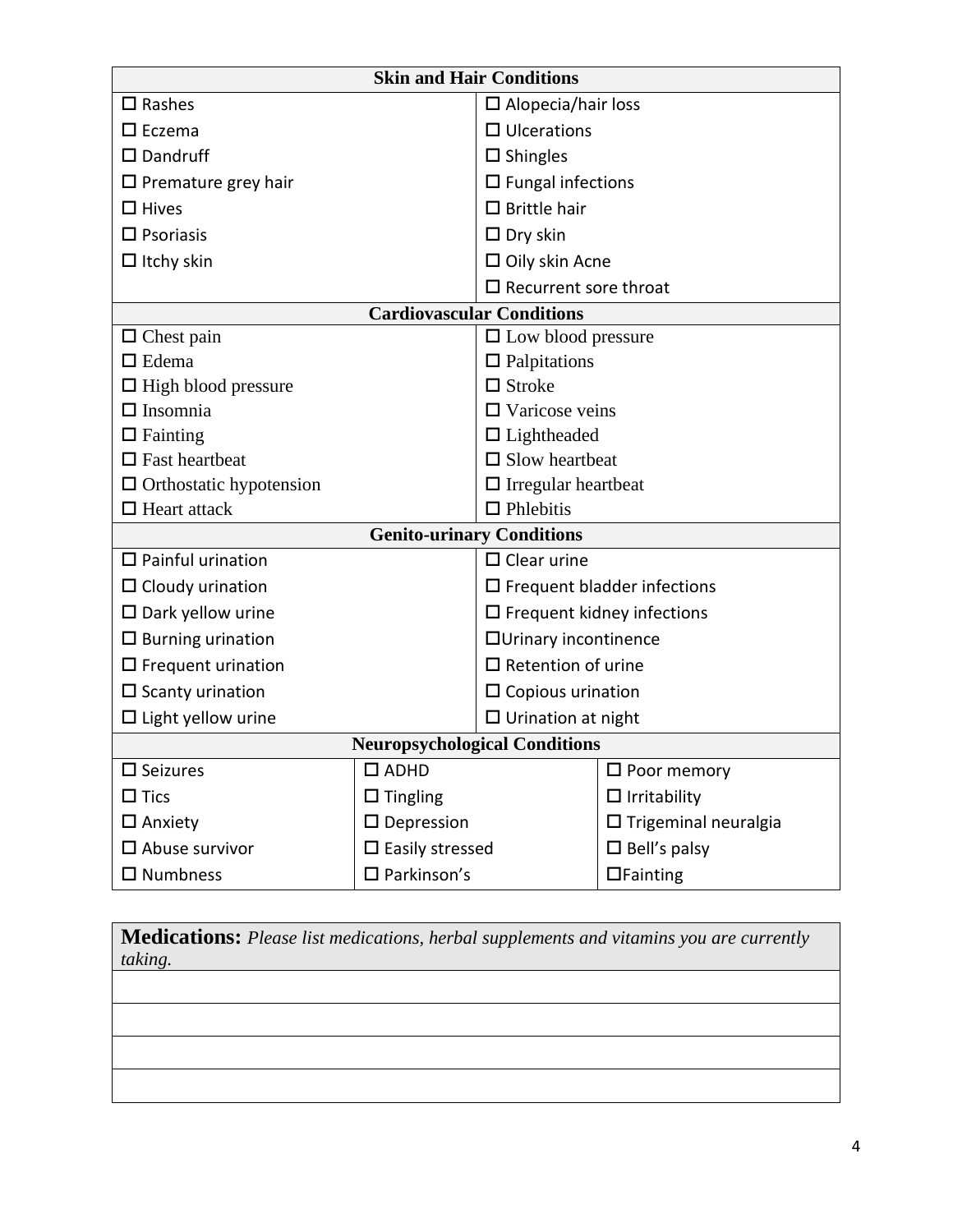|                              |                                                                                                 | <b>Family History</b>      |  |                                                     |                            |                       |
|------------------------------|-------------------------------------------------------------------------------------------------|----------------------------|--|-----------------------------------------------------|----------------------------|-----------------------|
|                              | How do you feel about the following areas of your life in the past month?                       |                            |  |                                                     |                            |                       |
|                              | Significant Other DGreat DGood DFair DPoor DN/A Comments _______________________                |                            |  |                                                     |                            |                       |
| Family                       |                                                                                                 |                            |  |                                                     |                            |                       |
| Self                         | $\Box$ Great $\Box$ Good $\Box$ Fair $\Box$ Poor                                                |                            |  |                                                     |                            | Comments              |
|                              | Check illnesses which have occurred in any of your blood relatives:                             |                            |  |                                                     |                            |                       |
| $\Box$ Alcoholism            | $\Box$ Cancer                                                                                   |                            |  | $\Box$ Heart Disease                                |                            | $\Box$ Mental Illness |
| $\Box$ Allergies             |                                                                                                 | $\square$ Diabetes         |  | $\Box$ High Blood Pressure                          |                            | $\Box$ Obesity        |
| $\Box$ Bleed easily          |                                                                                                 | $\Box$ Epilepsy            |  | $\Box$ Kidney Disease                               |                            | $\Box$ Stroke         |
|                              |                                                                                                 |                            |  |                                                     |                            |                       |
|                              |                                                                                                 |                            |  |                                                     |                            |                       |
|                              |                                                                                                 | <b>Females Only</b>        |  |                                                     |                            |                       |
|                              |                                                                                                 |                            |  |                                                     |                            |                       |
|                              | Are you pregnant? □ Yes. How many months? ______________ □ No □ Trying □ Maybe                  |                            |  |                                                     |                            |                       |
|                              |                                                                                                 |                            |  |                                                     |                            |                       |
|                              | Age of First Menses __________ Date of Last Menses ____________ Age of Menopause _______        |                            |  |                                                     |                            |                       |
|                              |                                                                                                 |                            |  |                                                     |                            |                       |
|                              |                                                                                                 |                            |  |                                                     |                            |                       |
|                              | Number of: Pregnancies ____________ Births ___________ Abortions __________ Miscarriages ______ |                            |  |                                                     |                            |                       |
|                              |                                                                                                 |                            |  |                                                     |                            |                       |
| Check all that apply to you: |                                                                                                 |                            |  |                                                     |                            |                       |
| $\square$ Scanty Flow        |                                                                                                 | $\Box$ Painful periods     |  |                                                     | $\Box$ Low Libido          |                       |
| $\Box$ Heavy Flow            |                                                                                                 | $\Box$ Breast Tenderness   |  |                                                     | $\square$ Excessive Libido |                       |
| $\Box$ Clotting              |                                                                                                 | $\Box$ Breast Lumps        |  |                                                     | $\Box$ Painful Intercourse |                       |
| $\Box$ Vaginal Discharge     |                                                                                                 | $\Box$ Nipple Discharge    |  |                                                     | $\Box$ Infertility         |                       |
| $\Box$ Abnormal Pap Smear    |                                                                                                 | $\Box$ Fibrocystic Breasts |  | $\Box$ Fibroids                                     |                            |                       |
| □ Menopausal Symptoms        |                                                                                                 |                            |  | $\Box$ Bleeding Between Cycles $\Box$ Endometriosis |                            |                       |
| $\Box$ Premenstrual Problems |                                                                                                 | $\Box$ Irregular Cycles    |  |                                                     | $\Box$ Ovarian Cysts       |                       |
|                              |                                                                                                 |                            |  |                                                     |                            |                       |
|                              |                                                                                                 |                            |  |                                                     |                            |                       |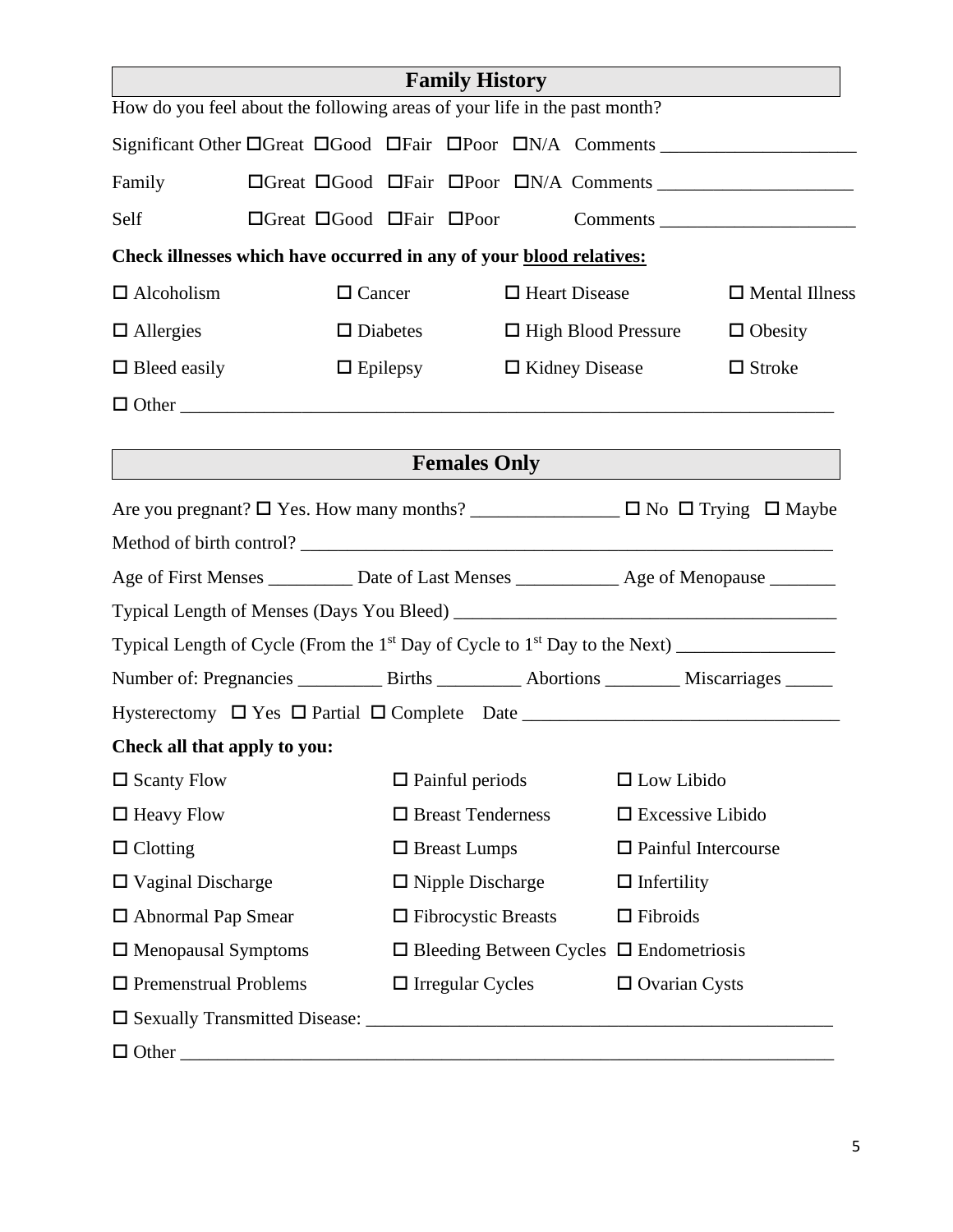|                                          |                                                                                |                                                  |                            | <b>Males Only</b>            |                                                                                      |  |
|------------------------------------------|--------------------------------------------------------------------------------|--------------------------------------------------|----------------------------|------------------------------|--------------------------------------------------------------------------------------|--|
| Check all that apply to you:             |                                                                                |                                                  |                            |                              |                                                                                      |  |
| $\Box$ Low Libido                        |                                                                                | $\Box$ Seminal Emissions                         |                            |                              | $\Box$ Prostate Problems                                                             |  |
| $\Box$ Excessive Libido                  |                                                                                |                                                  |                            | $\Box$ Premature Ejaculation | $\Box$ Testicular Pain                                                               |  |
| $\Box$ Impotence                         |                                                                                |                                                  | $\Box$ Painful Intercourse |                              | $\Box$ Testicular Redness                                                            |  |
|                                          |                                                                                |                                                  |                            |                              | $\Box$ Testicular Swelling                                                           |  |
|                                          |                                                                                |                                                  |                            |                              |                                                                                      |  |
|                                          |                                                                                |                                                  |                            |                              |                                                                                      |  |
|                                          |                                                                                |                                                  |                            |                              |                                                                                      |  |
|                                          |                                                                                |                                                  |                            | Lifestyle                    |                                                                                      |  |
|                                          |                                                                                |                                                  |                            |                              | How would you rate the following areas of your health in the past month?             |  |
| <b>Digestion</b>                         |                                                                                | $\Box$ Great $\Box$ Good $\Box$ Fair $\Box$ Poor |                            |                              | Comments                                                                             |  |
| <b>Stools</b>                            |                                                                                | $\Box$ Great $\Box$ Good $\Box$ Fair $\Box$ Poor |                            |                              | Comments                                                                             |  |
|                                          |                                                                                |                                                  |                            |                              |                                                                                      |  |
|                                          | Stool consistency? $\Box$ Loose $\Box$ Formed $\Box$ Hard to Pass $\Box$ Other |                                                  |                            |                              |                                                                                      |  |
|                                          |                                                                                |                                                  |                            |                              |                                                                                      |  |
|                                          |                                                                                |                                                  |                            |                              |                                                                                      |  |
| <b>Urination</b>                         |                                                                                | $\Box$ Great $\Box$ Good $\Box$ Fair $\Box$ Poor |                            |                              | Comments                                                                             |  |
|                                          |                                                                                |                                                  |                            |                              |                                                                                      |  |
|                                          |                                                                                |                                                  |                            |                              | After you've gone to sleep do you get up to urinate? $\Box$ Yes $\Box$ No How often? |  |
|                                          |                                                                                |                                                  |                            |                              |                                                                                      |  |
| <b>Diet</b>                              |                                                                                | $\Box$ Great $\Box$ Good $\Box$ Fair $\Box$ Poor |                            |                              |                                                                                      |  |
|                                          |                                                                                |                                                  |                            |                              |                                                                                      |  |
|                                          |                                                                                |                                                  |                            |                              |                                                                                      |  |
| Do you have any of the following habits? |                                                                                |                                                  |                            |                              |                                                                                      |  |
| <b>Caffeinated Drinks</b>                |                                                                                |                                                  |                            |                              |                                                                                      |  |
| Smoking                                  |                                                                                |                                                  |                            |                              |                                                                                      |  |
| Alcohol                                  |                                                                                |                                                  |                            |                              |                                                                                      |  |
| <b>Recreational Drugs</b>                |                                                                                |                                                  |                            |                              |                                                                                      |  |
| Other (Describe)                         |                                                                                |                                                  |                            |                              |                                                                                      |  |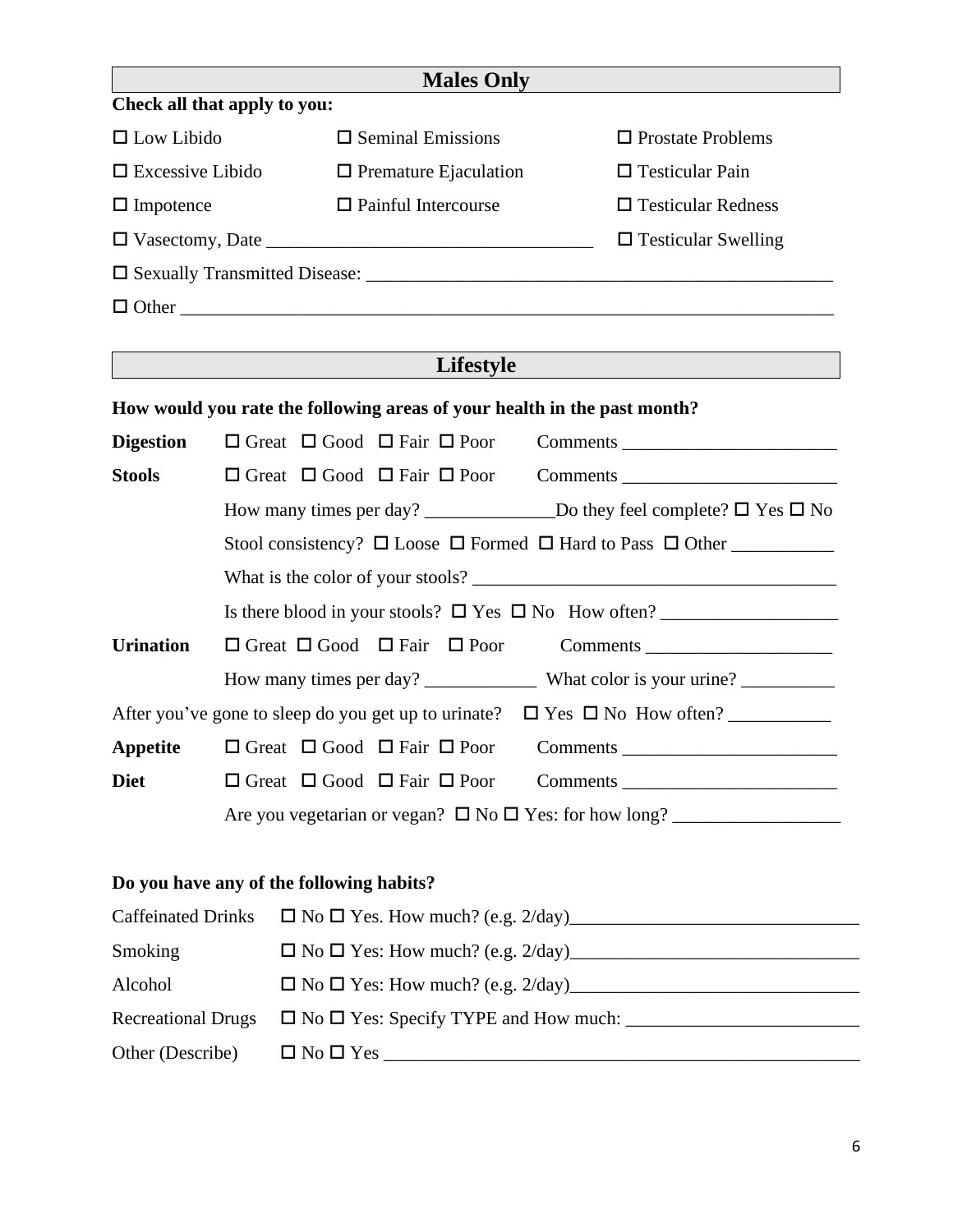|                                                                                 | How do you feel about the following areas of your life in the past month? |                                                  |  |                                                           |  |  |
|---------------------------------------------------------------------------------|---------------------------------------------------------------------------|--------------------------------------------------|--|-----------------------------------------------------------|--|--|
|                                                                                 |                                                                           |                                                  |  |                                                           |  |  |
|                                                                                 |                                                                           |                                                  |  | On a scale of 1 to 10? (10 is high energy) $\frac{1}{2}$  |  |  |
| <b>Sleep</b>                                                                    |                                                                           |                                                  |  | $\Box$ Great $\Box$ Good $\Box$ Fair $\Box$ Poor Comments |  |  |
|                                                                                 |                                                                           |                                                  |  |                                                           |  |  |
| <b>Sex Life</b>                                                                 |                                                                           | $\Box$ Great $\Box$ Good $\Box$ Fair $\Box$ Poor |  | Comments                                                  |  |  |
| School                                                                          |                                                                           | $\Box$ Great $\Box$ Good $\Box$ Fair $\Box$ Poor |  | Comments                                                  |  |  |
| <b>Exercise</b>                                                                 |                                                                           | $\Box$ Great $\Box$ Good $\Box$ Fair $\Box$ Poor |  | Comments                                                  |  |  |
|                                                                                 |                                                                           |                                                  |  |                                                           |  |  |
| How would you rate your stress level on a scale of 1 to 10? (10 is high stress) |                                                                           |                                                  |  |                                                           |  |  |
| How well do you feel you handle your stress?                                    |                                                                           |                                                  |  | $\Box$ Great $\Box$ Good $\Box$ Fair $\Box$ Poor          |  |  |
|                                                                                 |                                                                           |                                                  |  |                                                           |  |  |

**Pain**

Please answer the following questions if you have pain.

## **Indicate on the diagram your areas of pain**

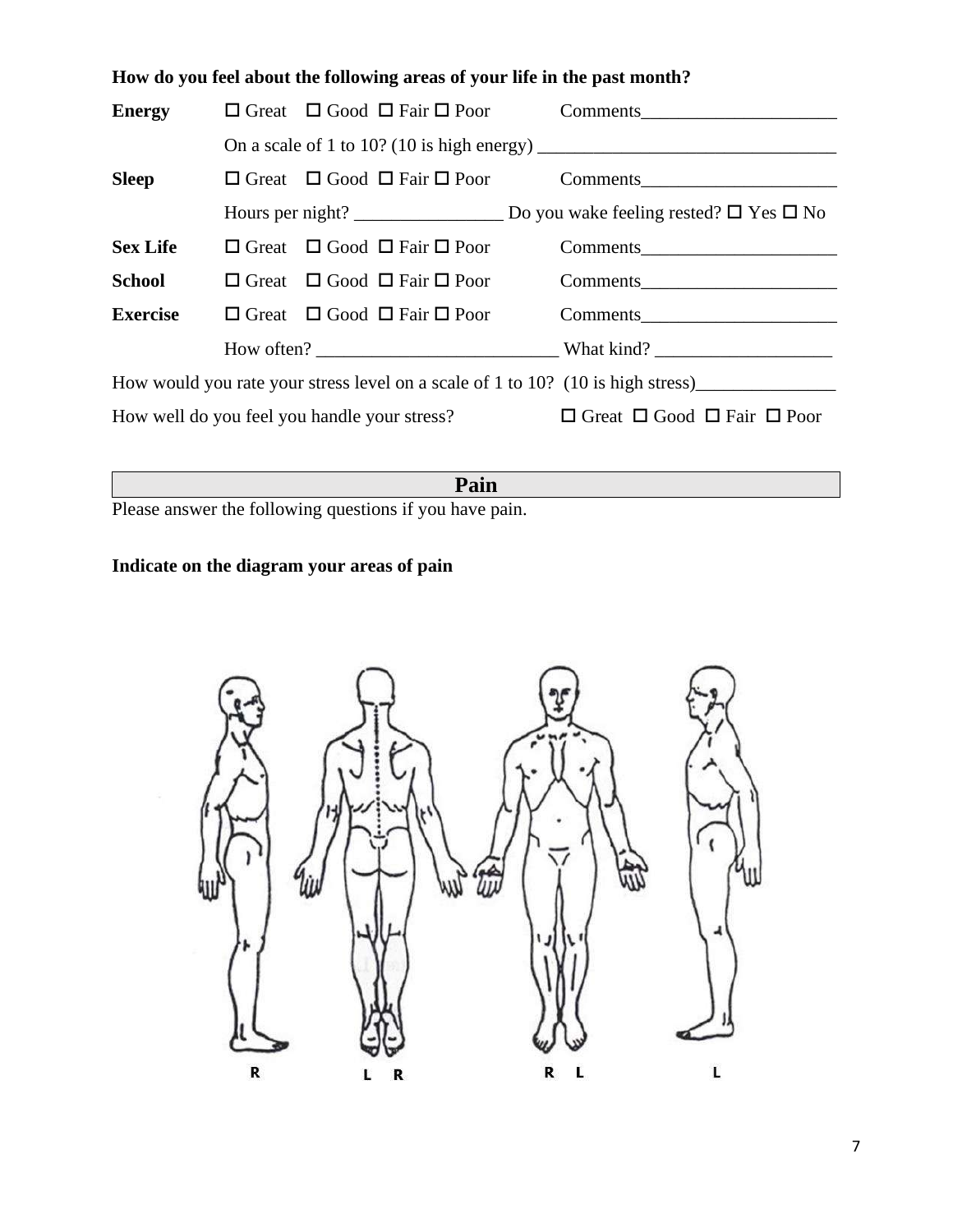| Describe the onset of your pain. |                                                                                                                  |                                                                                                   |
|----------------------------------|------------------------------------------------------------------------------------------------------------------|---------------------------------------------------------------------------------------------------|
|                                  | ,我们也不会有什么。""我们的人,我们也不会有什么?""我们的人,我们也不会有什么?""我们的人,我们也不会有什么?""我们的人,我们也不会有什么?""我们的人                                 |                                                                                                   |
|                                  |                                                                                                                  |                                                                                                   |
|                                  |                                                                                                                  |                                                                                                   |
|                                  |                                                                                                                  |                                                                                                   |
|                                  |                                                                                                                  |                                                                                                   |
|                                  | What does your pain feel like? Check all that apply.                                                             |                                                                                                   |
| $\Box$ Dull                      | $\Box$ Cramping                                                                                                  | $\Box$ Fixed                                                                                      |
| $\Box$ Sharp                     | $\Box$ Burning                                                                                                   | $\Box$ Moves About                                                                                |
| $\Box$ Stabbing                  | $\Box$ Constant                                                                                                  |                                                                                                   |
| $\Box$ Achy                      | $\square$ Comes-and-goes                                                                                         |                                                                                                   |
|                                  |                                                                                                                  |                                                                                                   |
|                                  | What relieves the pain? Check all that apply.                                                                    |                                                                                                   |
|                                  | $\Box$ Ice $\Box$ Heat $\Box$ Rest $\Box$ Movement $\Box$ Pressure $\Box$ Moisture $\Box$ Massage $\Box$ Nothing |                                                                                                   |
|                                  |                                                                                                                  |                                                                                                   |
|                                  | What aggravates the pain? Check all that apply.                                                                  |                                                                                                   |
|                                  | $\Box$ Ice $\Box$ Heat $\Box$ Rest $\Box$ Movement $\Box$ Pressure $\Box$ Moisture $\Box$ Massage $\Box$ Nothing |                                                                                                   |
| $\Box$ Other                     |                                                                                                                  |                                                                                                   |
|                                  | Have you had any other treatments for this pain? Please identify and describe.                                   |                                                                                                   |
|                                  |                                                                                                                  |                                                                                                   |
|                                  |                                                                                                                  |                                                                                                   |
|                                  |                                                                                                                  | Describe any concerns you have regarding your comfort and safety during an acupuncture treatment  |
|                                  |                                                                                                                  | such as: needle phobia, bleeding disorders (e.g. haemophilia), pace maker, medication pump, blood |

pressure, infections, compromised skin (e.g. lesions, cuts, burns).

\_\_\_\_\_\_\_\_\_\_\_\_\_\_\_\_\_\_\_\_\_\_\_\_\_\_\_\_\_\_\_\_\_\_\_\_\_\_\_\_\_\_\_\_\_\_\_\_\_\_\_\_\_\_\_\_\_\_\_\_\_\_\_\_\_\_\_\_\_\_\_\_\_\_\_\_\_\_\_\_\_\_\_\_\_\_\_

\_\_\_\_\_\_\_\_\_\_\_\_\_\_\_\_\_\_\_\_\_\_\_\_\_\_\_\_\_\_\_\_\_\_\_\_\_\_\_\_\_\_\_\_\_\_\_\_\_\_\_\_\_\_\_\_\_\_\_\_\_\_\_\_\_\_\_\_\_\_\_\_\_\_\_\_\_\_\_\_\_\_\_\_\_\_\_

\_\_\_\_\_\_\_\_\_\_\_\_\_\_\_\_\_\_\_\_\_\_\_\_\_\_\_\_\_\_\_\_\_\_\_\_\_\_\_\_\_\_\_\_\_\_\_\_\_\_\_\_\_\_\_\_\_\_\_\_\_\_\_\_\_\_\_\_\_\_\_\_\_\_\_\_\_\_\_\_\_\_\_\_\_\_\_

\_\_\_\_\_\_\_\_\_\_\_\_\_\_\_\_\_\_\_\_\_\_\_\_\_\_\_\_\_\_\_\_\_\_\_\_\_\_\_\_\_\_\_\_\_\_\_\_\_\_\_\_\_\_\_\_\_\_\_\_\_\_\_\_\_\_\_\_\_\_\_\_\_\_\_\_\_\_\_\_\_\_\_\_\_\_\_